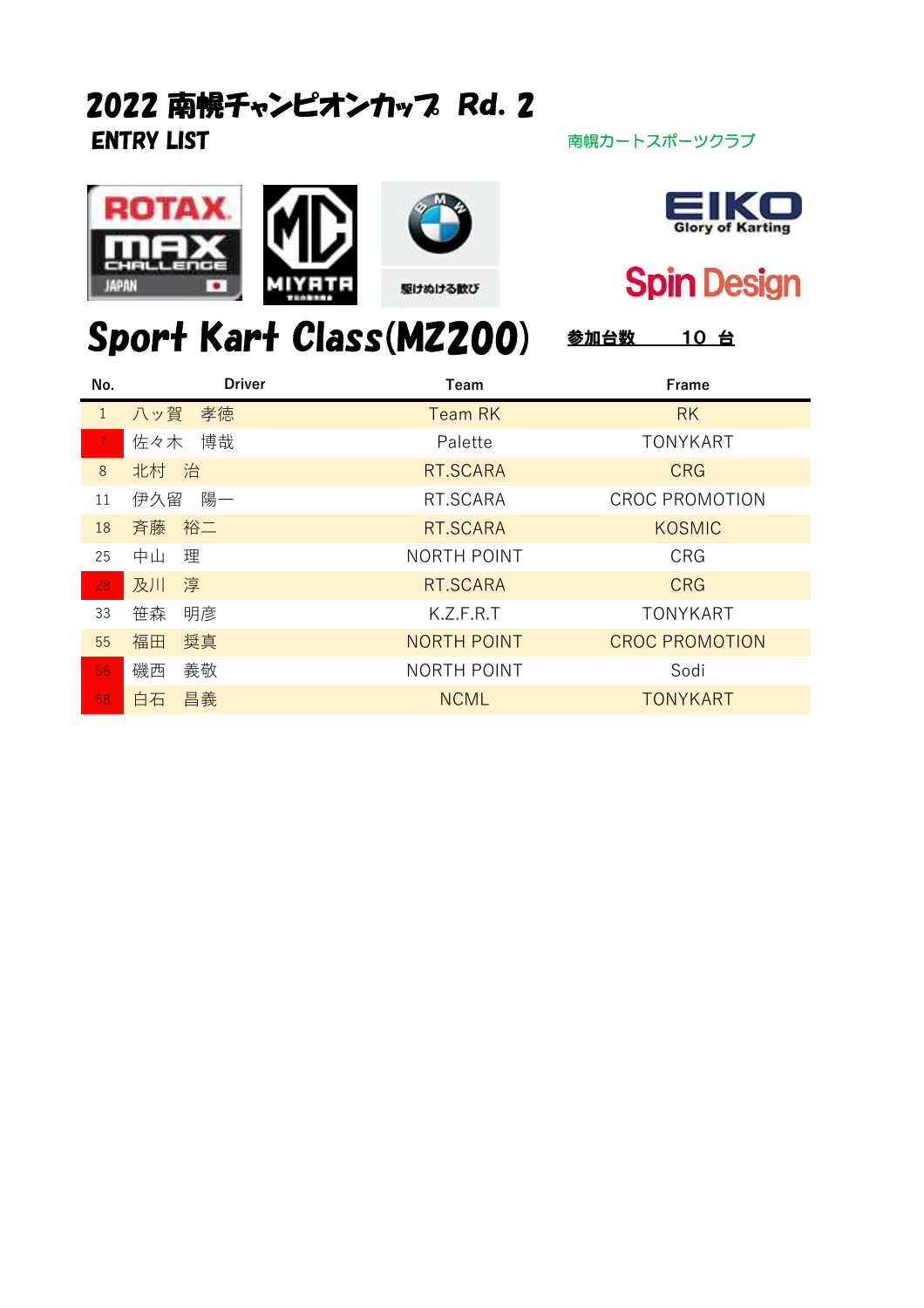## ENTRY LIST アイディング アイディング 南幌カートスポーツクラブ 2022 北海道RMC Rd.2

ROI

гд х







Novis class **Novis class Novis class** 

| No.         |      |    | <b>Driver</b> | Team               | Frame                 |
|-------------|------|----|---------------|--------------------|-----------------------|
| $\mathbf 1$ | 高妻 守 |    |               | RT.SCARA           | <b>KOSMIC</b>         |
| 4           | 津田貫久 |    |               | RT.SCARA           | <b>TONYKART</b>       |
| 5           | 柴田   | 上  |               | 3 9 Racing         | <b>KOSMIC</b>         |
| 15          | 三浦   | 閣也 |               | エリス                | KOSMIC                |
| 23          | 中村   | 州利 |               | <b>NORTH POINT</b> | <b>FARCON</b>         |
| 24          | 山内   | 智一 |               | RT.SCARA           | <b>CROC PROMOTION</b> |
| 27          | 大江   | 利也 |               | RT.ZERO            |                       |
| 36          | 立花   | 遥空 |               | RT.SCARA           | <b>BIREL ART</b>      |
| 40          | 塩塚   | 尚巳 |               | 3 9 Racing         | <b>BIREL ART</b>      |
| 55          | 馬持   | 大将 |               | RT.SCARA           | KOSMIC                |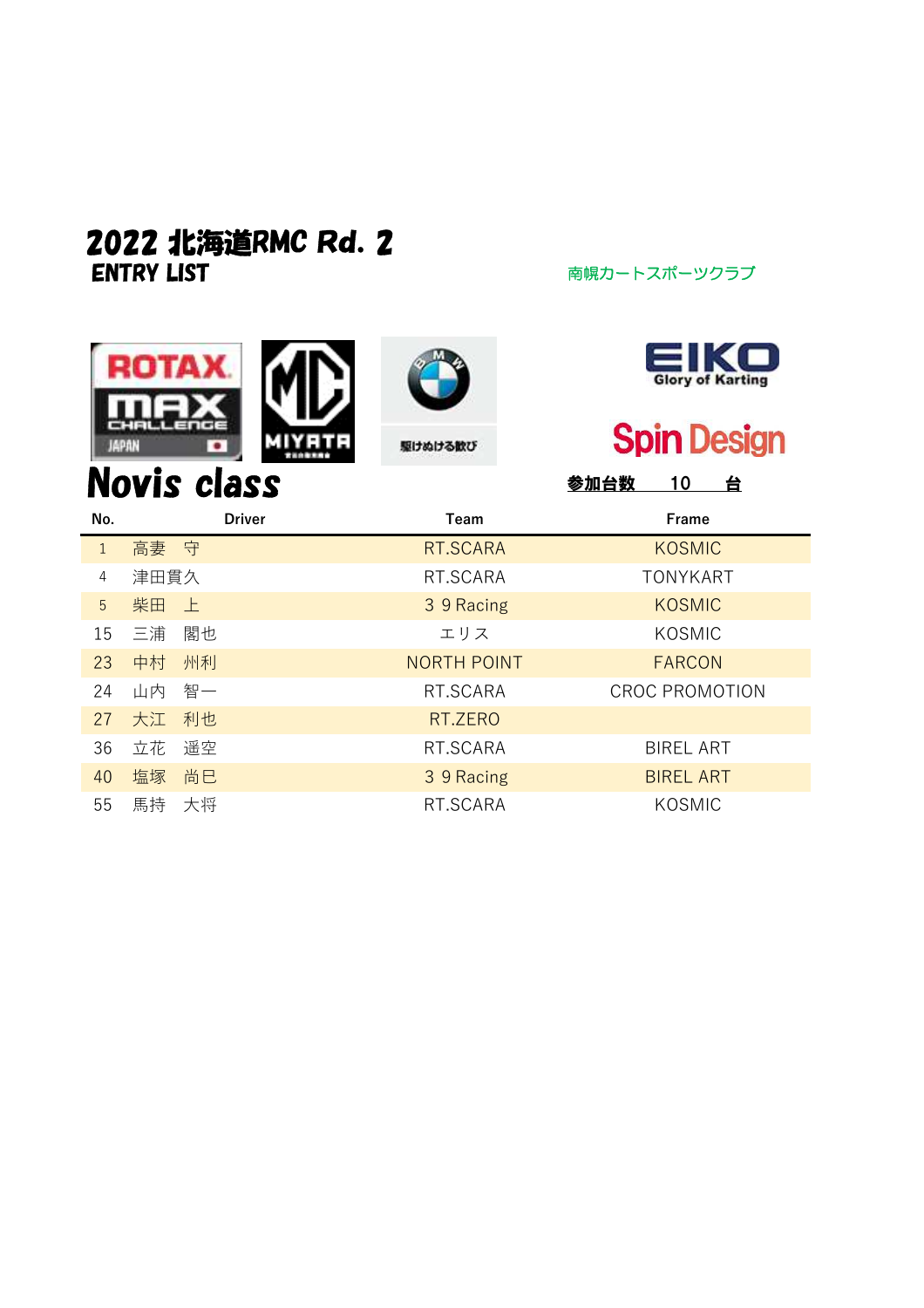### ENTRY LIST アイディング アイディング 南幌カートスポーツクラブ 2022 北海道RMC Rd.2







# **Spin Design**

# Micro Max class **Sunday** 4 台

| No. | <b>Driver</b> |   | Team                    | Frame   |
|-----|---------------|---|-------------------------|---------|
| 10  | 廣田<br>琢磨      | 9 | 3 9 racing              | Parolin |
| 39  | 和田 朋也         | 9 | 3 9 racing              | Parolin |
| 48  | 壱飛<br>芝崎      | 8 | <b>WITH Racing Club</b> | ART     |
| 66  | 小田桐<br>亮      | 9 | 3 9 racing              | Parolin |